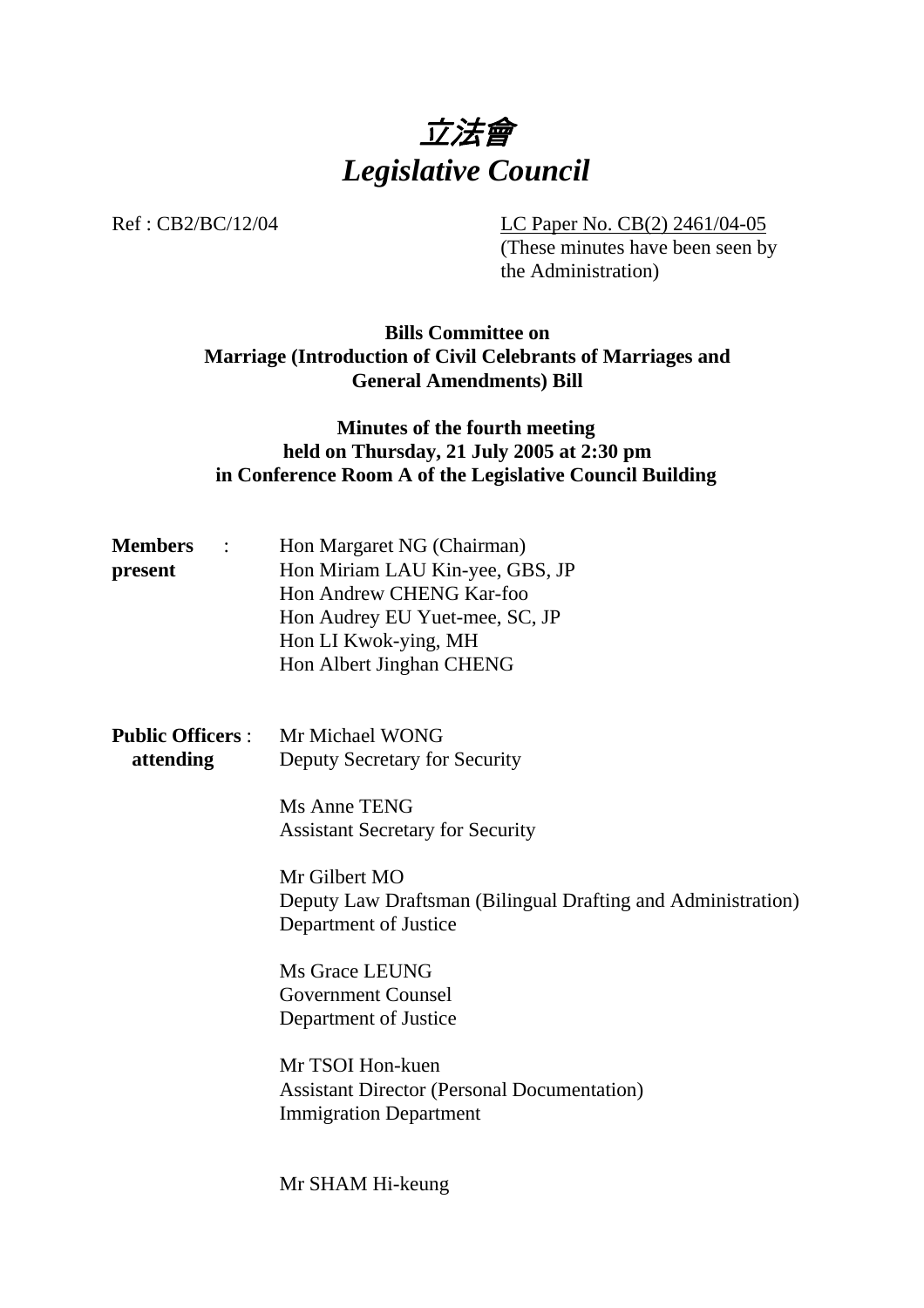|                               | Principal Immigration Officer (Documents)<br><b>Immigration Department</b>                                                                       |
|-------------------------------|--------------------------------------------------------------------------------------------------------------------------------------------------|
|                               | Mr CHOW Kun-wah<br><b>Assistant Principal Immigration Officer</b><br>(Births, Deaths and Marriage Registration)<br><b>Immigration Department</b> |
| <b>Clerk</b> in<br>attendance | Mrs Constance LI<br>Chief Council Secretary (2)5                                                                                                 |
| <b>Staff</b> in<br>attendance | Mr LEE Yu-sung<br>Senior Assistant Legal Adviser 1                                                                                               |
|                               | Miss Betty MA<br>Senior Council Secretary (2)1                                                                                                   |

### **I. Confirmation of minutes of meeting**  [LC Paper Nos. CB(2) 2307/04-05]

The minutes of meeting on 4 July 2005 were confirmed.

2. The Bills Committee deliberated (index of proceedings attached at **Annex**).

# **II. Meeting with the Administration**

3. Members noted the Administration's paper on the criteria and procedures for non-Hong Kong residents to get married and have their marriages celebrated before civil celebrants of marriages in Hong Kong [LC Paper No. CB(2) 2344/04-05(01)].

Clause-by-clause examination

4. Members noted that two replacement sheets for pages 16 and 21 of the English version of the marked-up copy of the Bill were tabled at the meeting.

5. The Bills Committee continued clause-by-clause examination of the Bill, and completed scrutiny up to clause 19 of the Bill.

6. The Administration was requested to consider the following suggestions and provide a response -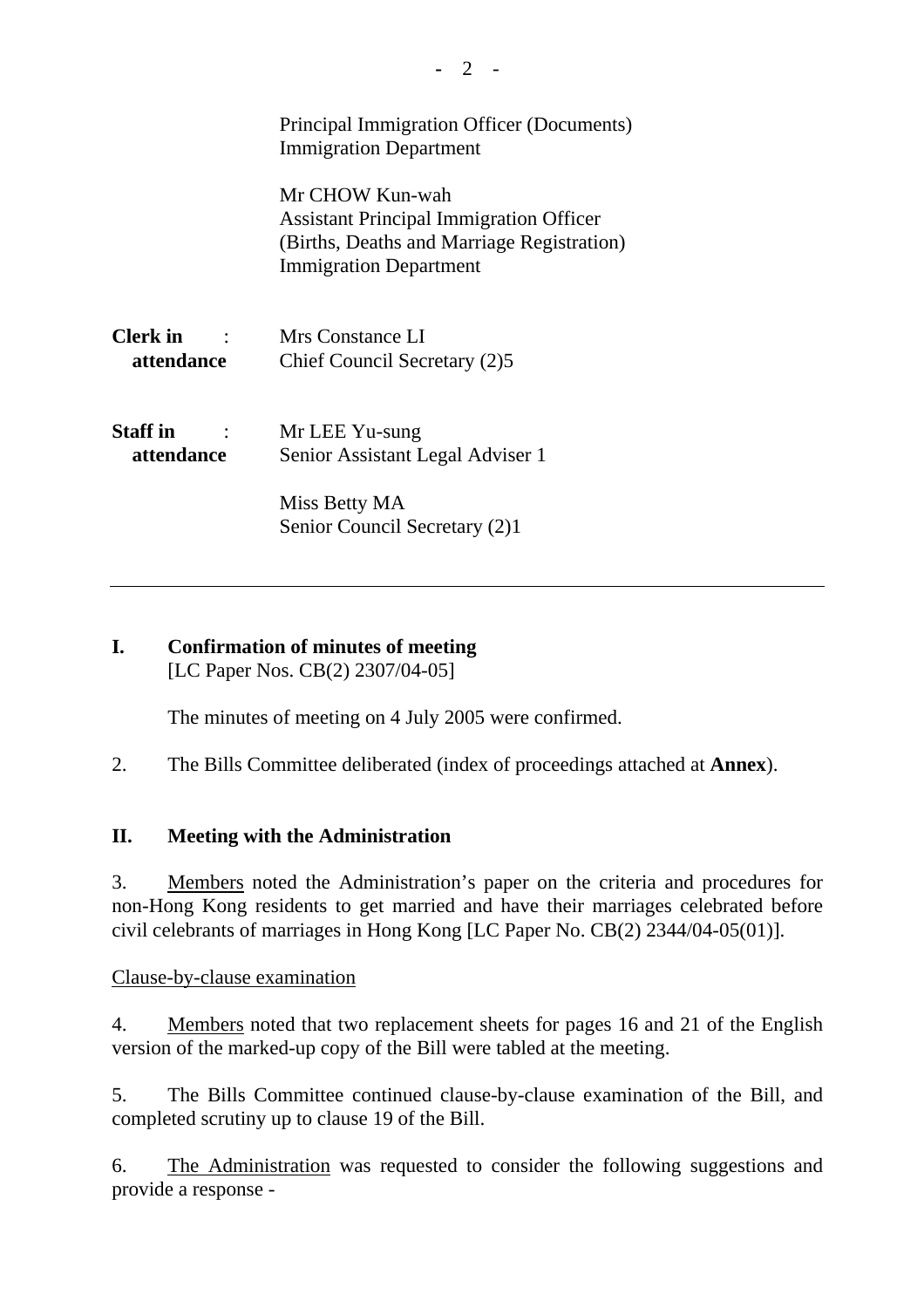- (a) Hon Andrew CHENG's suggestion of providing flexibility for civil celebrants to celebrate marriages inside licensed places of worship, and whether they would be allowed to do so under the proposed new section 21(3A) or by obtaining special licences under section 11 of the Marriage Ordinance;
- (b) in relation to section  $27(2)(a)(i)(C)$ , the legal effect of the word "and" linking (a) and (b) under the new section 21(3A) in clause 12;
- (c) circumstances under which a marriage would be regarded as invalid, and whether marriages celebrated by civil celebrants would be affected by defects in the appointment process under the amended section 27(2) in clause 13;
- (d) whether civil celebrants would be subject to double jeopardy for non-compliance with the statutory requirements, i.e. disciplinary hearings of their respective professional bodies and penalty under the Bill;
- (e) Hon Audrey EU's suggestion of providing a reasonable excuse defence provision for offences under the new section 31A in clause 16;
- (f) whether the proposed levels of penalty for non-compliance with the statutory requirements by civil celebrants were proportionate to the gravity of the offences; and
- (g) consider moving a Committee Stage amendment to delete the proposed new section 31A(4) following the deletion of the proposed new section  $6A(2)$ .

Date of future meeting

- 7. Members agreed to hold the next meeting on 7 September 2005 at 10:45 am.
- 8. The meeting ended at 4:25 pm.

Council Business Division 2 Legislative Council Secretariat 18 August 2005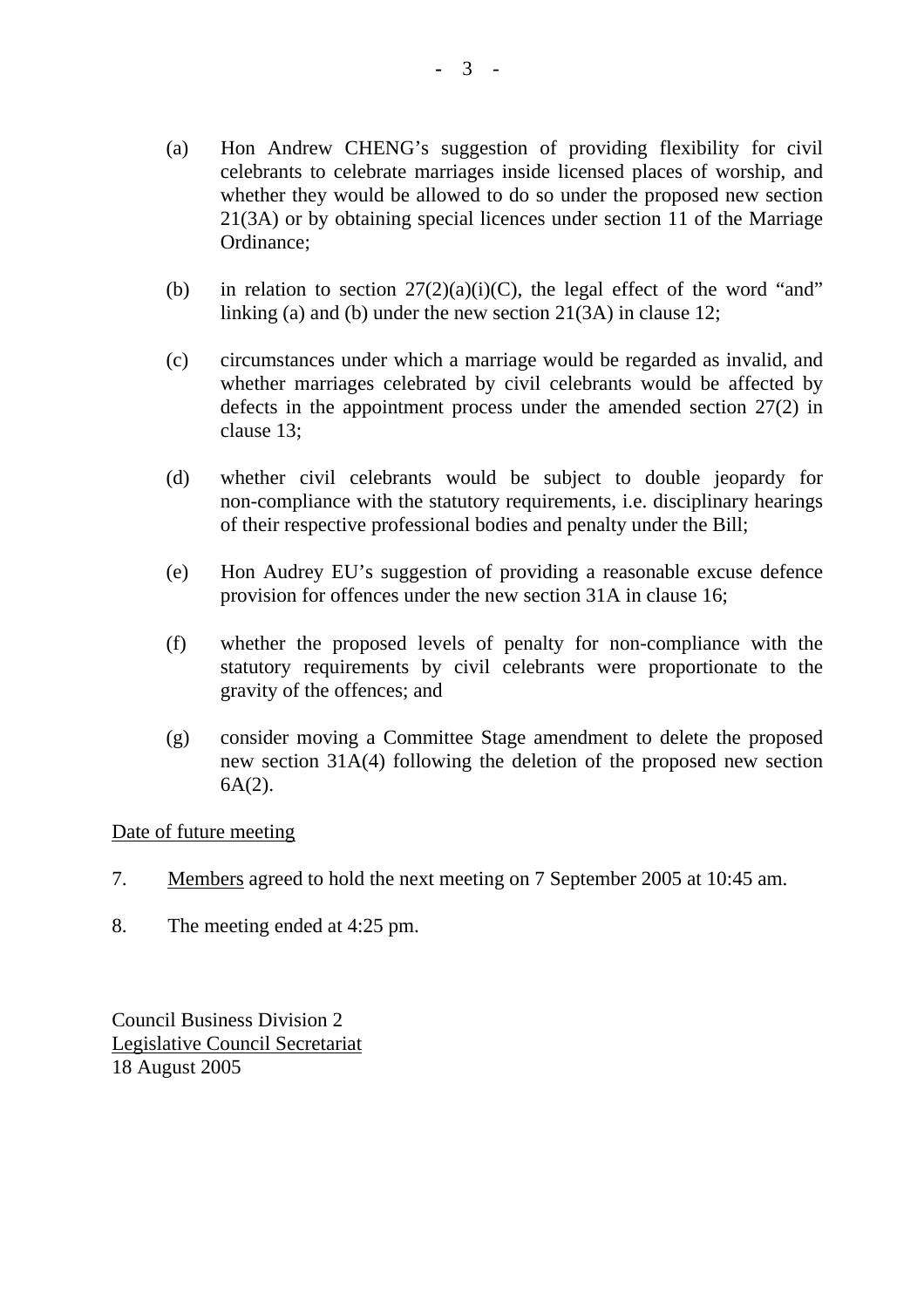# **Proceedings of the meeting of the Bills Committee on Marriage (Introduction of Civil Celebrants of Marriages and General Amendments) Bill on Thursday, 21 July 2005 at 2:30 pm in Conference Room A of the Legislative Council Building**

| <b>Time Marker</b> | Speaker(s)                                                   | Subject(s)                                                                                                                                                                                                                                       | <b>Action</b><br>required    |
|--------------------|--------------------------------------------------------------|--------------------------------------------------------------------------------------------------------------------------------------------------------------------------------------------------------------------------------------------------|------------------------------|
| 0001-0152          | Chairman                                                     | Confirmation of minutes of<br>meeting on 4 July 2005                                                                                                                                                                                             |                              |
| 0153-0921          | Chairman<br>Admin<br>Miriam LAU                              | Administration's paper on<br>"Criteria and procedures for<br>non-Hong Kong residents to<br>get married and have their<br>marriages celebrated before<br>civil celebrants of marriages<br>in Hong Kong" [LC Paper<br>No. CB(2) $2344/04-05(01)$ ] |                              |
| 0922-1705          | Chairman<br>Admin                                            | Clause-by-clause<br>examination of the Bill<br>(clause $12(1)$ to (5) of the<br>Bill)                                                                                                                                                            |                              |
| 1706-2628          | Chairman<br>Admin<br><b>Andrew CHENG</b><br>Miriam LAU       | Clause $12(6)$ - Suggestion of<br>providing flexibility for civil<br>celebrants to celebrate<br>marriages inside licensed<br>places of worship                                                                                                   | Admin to provide<br>response |
| 2629-3152          | Chairman<br>Admin                                            | Clause $12(7)$ to $(12)$                                                                                                                                                                                                                         |                              |
| 3153-4109          | Chairman<br>Admin<br><b>Andrew CHENG</b><br><b>Audrey EU</b> | Clause 12(13) -<br>Arrangement for making<br>declaration by either<br>marrying party who was<br>unable to do so because of<br>physical disability or<br>because the party could not<br>speak Chinese or English                                  |                              |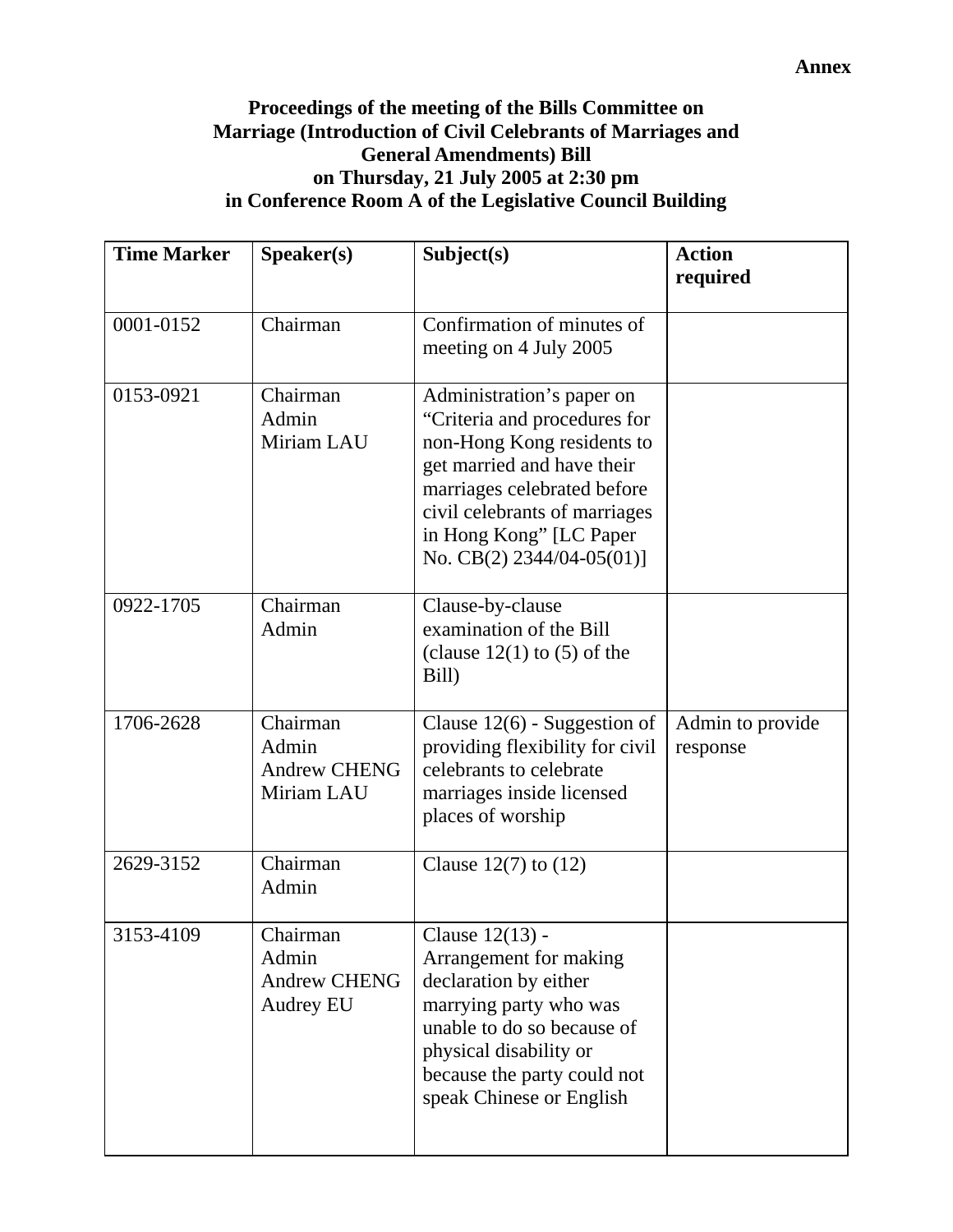| <b>Time Marker</b> | Speaker(s)                                                      | Subject(s)                                                                                                                                                                                                                                    | <b>Action</b><br>required    |
|--------------------|-----------------------------------------------------------------|-----------------------------------------------------------------------------------------------------------------------------------------------------------------------------------------------------------------------------------------------|------------------------------|
| 4110-4548          | Chairman<br>Admin<br>Miriam LAU                                 | Clause $13$ – Inclusion of a<br>schedule to the Marriage<br>Ordinance to specify the<br>ground of kindred or affinity<br>in England or Wales which<br>would make a marriage null<br>and void as referred to in<br>section 27 of the Ordinance |                              |
| 4549-5747          | <b>Andrew CHENG</b><br>Chairman<br>Admin<br>Miriam LAU          | Circumstances under which<br>a marriage would be<br>regarded as invalid under<br>clause 13                                                                                                                                                    | Admin to provide<br>response |
| 5748-011317        | Chairman<br><b>Andrew CHENG</b><br>Admin<br>SALA1<br>Miriam LAU | Celebration of marriages<br>under special licences                                                                                                                                                                                            |                              |
| 011318-011520      | Chairman<br>Admin<br>Miriam LAU<br><b>Andrew CHENG</b>          | Civil celebrants to celebrate<br>marriages inside licensed<br>places of worship under<br>special licences                                                                                                                                     | Admin to provide<br>response |
| 011521-012117      | Admin<br>Chairman<br>Miriam LAU                                 | Clauses 15 and 16 -<br>Offences and penalty for<br>non-compliance with<br>statutory requirements by<br>civil celebrants<br>Concern about double<br>jeopardy                                                                                   | Admin to provide<br>response |
| 012118-013538      | Audrey EU<br>Admin<br>Chairman                                  | Defence provision for<br>non-compliance with<br>statutory requirements by<br>civil celebrants                                                                                                                                                 | Admin to provide<br>response |
|                    |                                                                 | Circumstances under which<br>marriages would be affected<br>by defects in the                                                                                                                                                                 | Admin to provide<br>response |